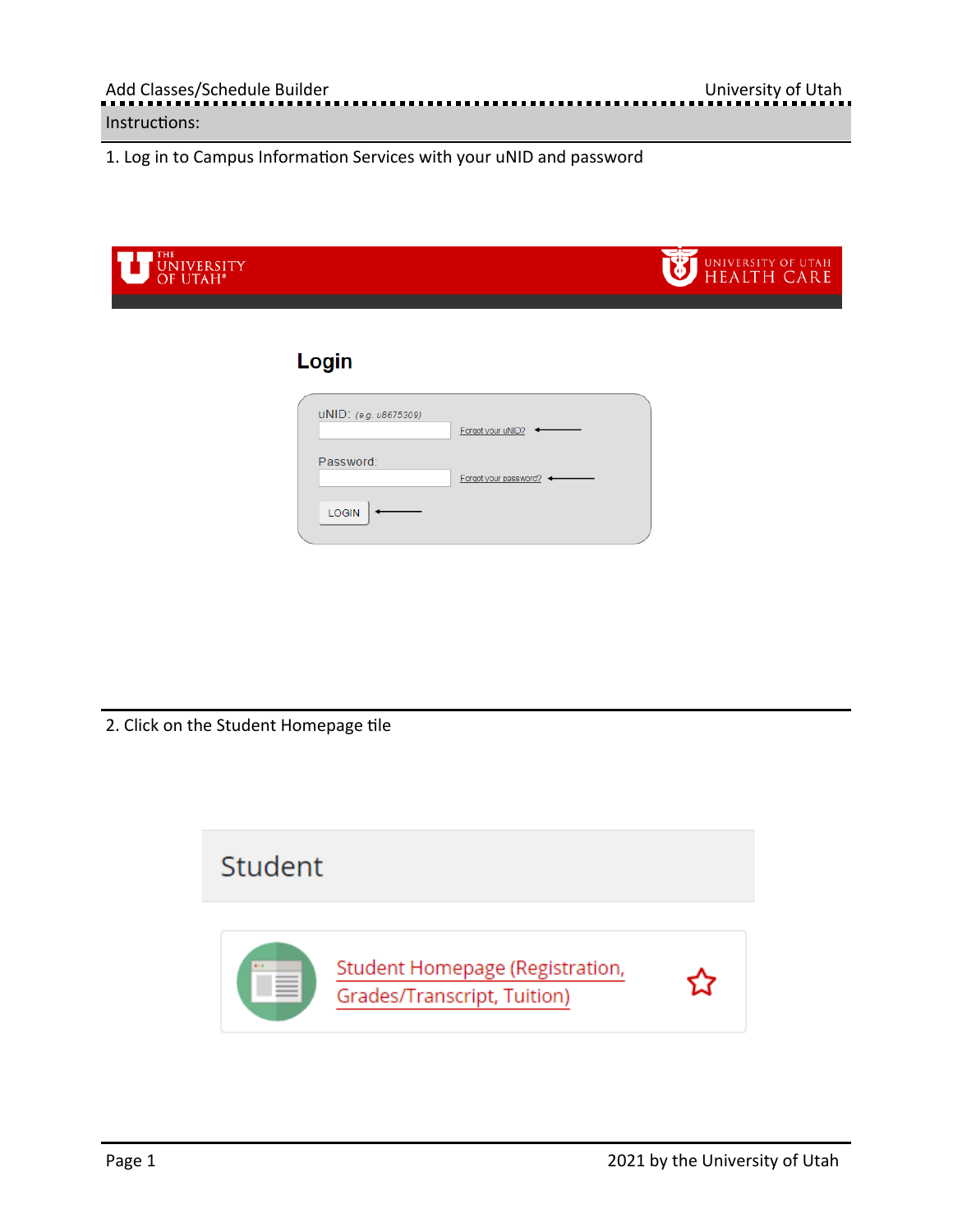3. Click the Registration tile on your Student Homepage and the Add Class option will load





## 4. The Add Classes page is displayed and click the Schedule Builder button

**NOTE**: If you are able to register for more than one term you will be provided the opportunity to select the appropriate term.

| Add Classes                                                                                                                                          |                           |       | - [크]<br>łеı                            |             |  |
|------------------------------------------------------------------------------------------------------------------------------------------------------|---------------------------|-------|-----------------------------------------|-------------|--|
| 1. Select classes to add                                                                                                                             |                           |       |                                         |             |  |
| To select classes for another term, select the term and select Change. When you are satisfied<br>with your class selections, proceed to step 2 of 3. |                           |       |                                         |             |  |
| Spring 2021   Undergraduate Semester   University of Utah                                                                                            |                           |       |                                         |             |  |
|                                                                                                                                                      |                           | ∩Open | $\Box$ Closed                           | ∧ Wait List |  |
| <b>Add to Cart</b>                                                                                                                                   | Spring 2021 Shopping Cart |       |                                         |             |  |
| <b>Enter Class Nbr</b><br>Enter                                                                                                                      |                           |       | Your enrollment shopping cart is empty. |             |  |
| <b>Find Classes</b>                                                                                                                                  |                           |       |                                         |             |  |
| Class Search                                                                                                                                         |                           |       |                                         |             |  |
|                                                                                                                                                      |                           |       |                                         |             |  |

Search

Schedule Builder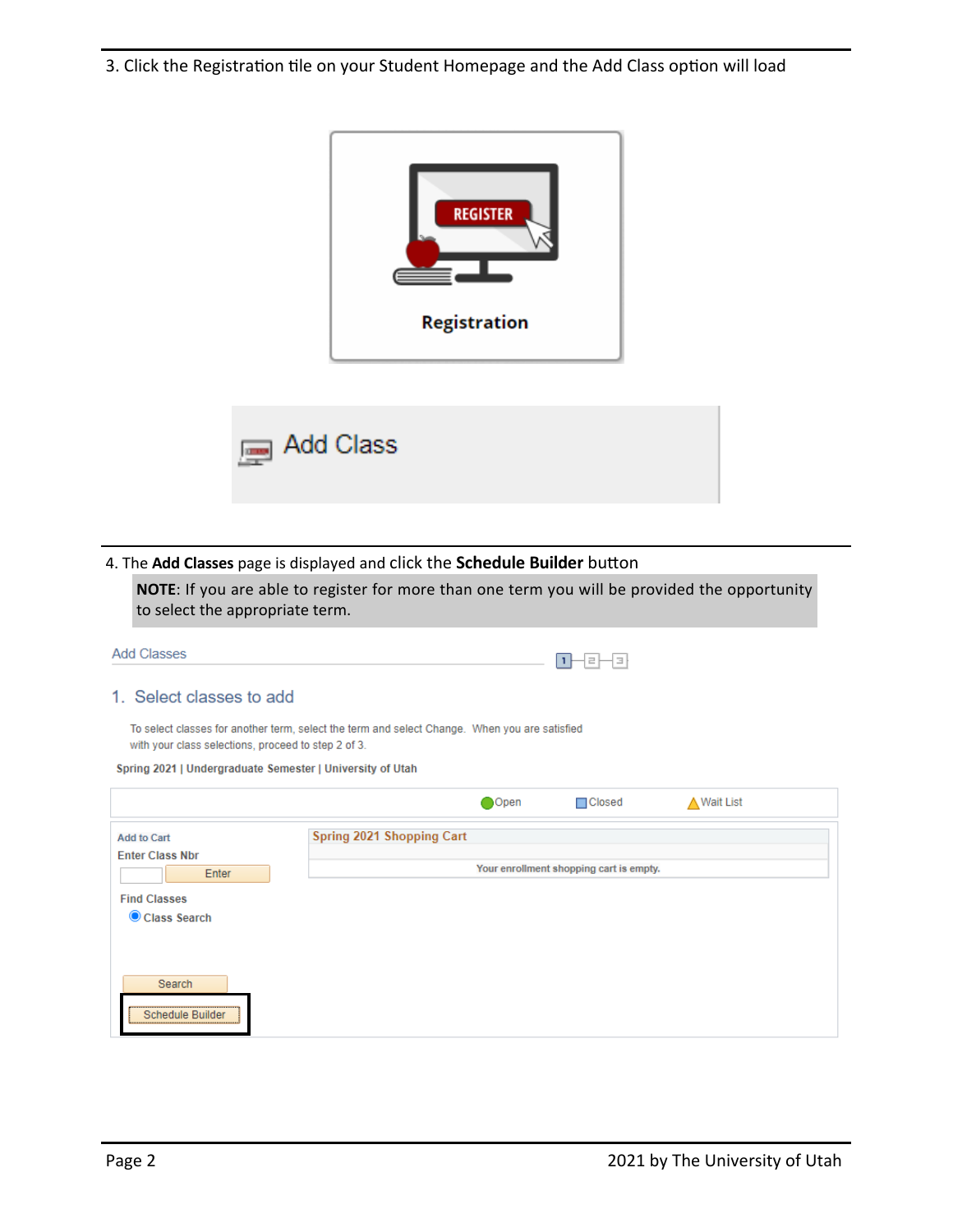## 5. Select the appropriate campus and click the **Save** button

**NOTE**: If you are able to register for more than one term you will be provided the opportunity to select the appropriate term.

|                      | M                               | <b>THE</b>          | UNIVERSITY<br>OF UTAH    |                 |        |
|----------------------|---------------------------------|---------------------|--------------------------|-----------------|--------|
|                      | <b>Select Campus</b>            |                     |                          |                 |        |
|                      | <b>Select All Campuses</b><br>U |                     |                          |                 |        |
|                      | Asia Campus                     |                     |                          |                 |        |
|                      | <b>Main Campus</b><br>☑         |                     |                          |                 |        |
|                      | UOnline                         |                     |                          |                 |        |
|                      |                                 | ✔ Save and Continue |                          |                 |        |
|                      |                                 | THE                 | UNIVERSITY<br>OF UTAH    |                 |        |
| <b>Course Status</b> | Open & Full w/Waitlist Open     | Change              | <b>Term</b>              | Spring 2021     | Change |
| Campuses             | 1 of 3 Selected                 | Change              | <b>Instruction Modes</b> | 5 of 6 Selected | Change |
| <b>Sessions</b>      | All Sessions Selected           | Change              | Locations                | 1 of 5 Selected |        |
|                      |                                 |                     |                          |                 | Change |

6. Filters ‐ select the appropriate filters for the desired results:

**Course Status** ‐ Open Classes Only, Open & Full or Open & Full w/ Waitlist Open

**Sessions** ‐ 1st Half, 2nd Half, Asia Regular Session, Miscellaneous, Regular Academic Session, etc. **Academic Groups** ‐ The academic group a course is offered (example: College of Science or College of Fine Arts)

Term - If multiple terms are active for registration, you have the ability to switch between the active terms

**Instruction Modes** - Hybrid, In Person, Interactive Video Conferencing, IVC-Hybrid, Online **Locations** - Ability to select the location(s) of classes (e.g. Salt Lake City, Sandy, etc.)

**Academic Careers** ‐ Ability to select the academic career(s) of classes (see table below ‐ except MATH 980 is in the Undergraduate Semester career)

| Academic Career           | Catalog # (or Subject Code) |
|---------------------------|-----------------------------|
| Non-Credit Semester       | 1 - 999                     |
| Undergraduate Semester    | 1000 - 5999                 |
| Graduate Semester         | 6000 - 7999                 |
| Law Semester              | (LAW)                       |
| <b>Dentistry Semester</b> | (DENT)                      |
| Medicine Semester         | <b>MD</b> Courses           |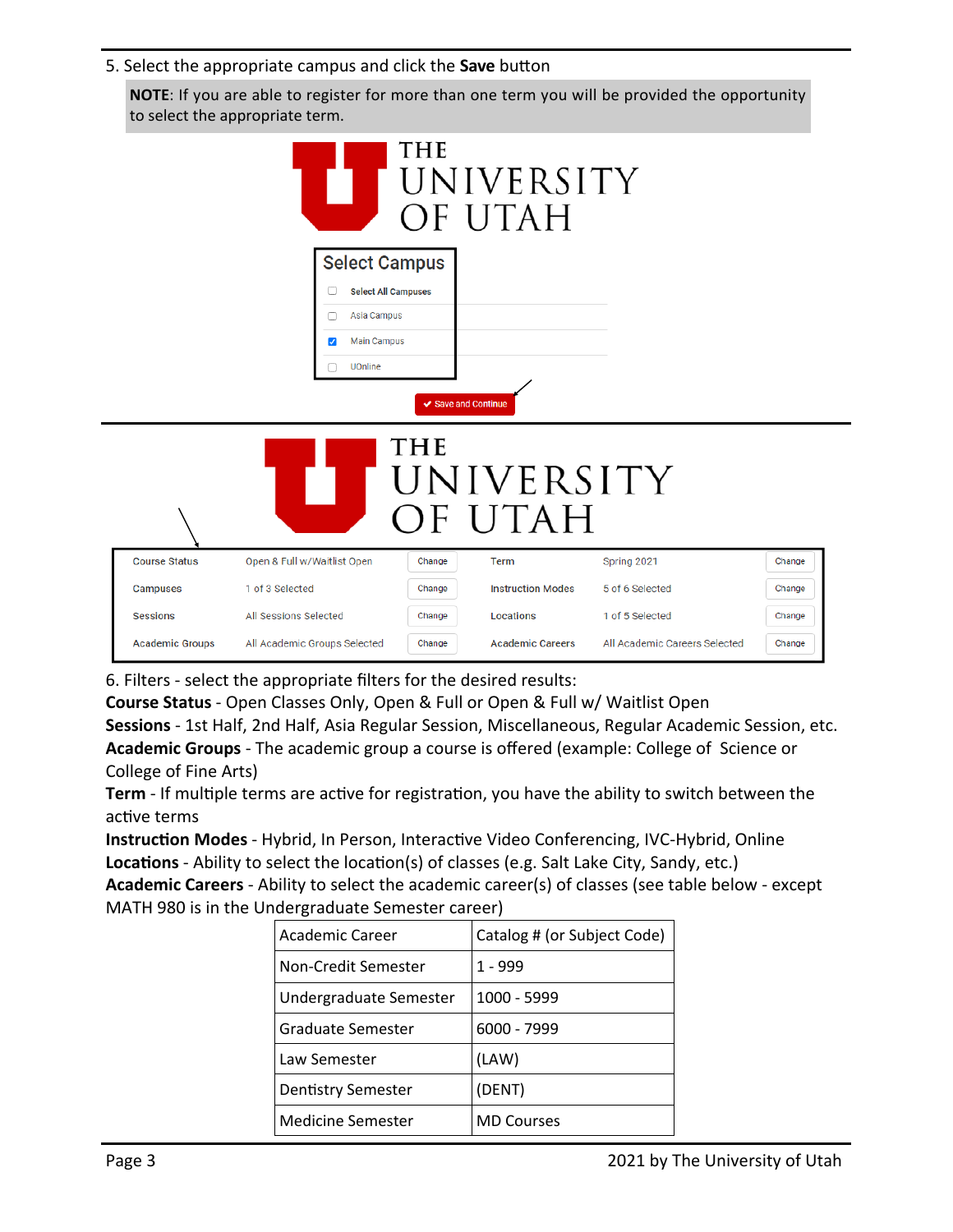7. Add desired courses and breaks by either clicking on the Add Course or Add Break buttons



8. After adding the desired courses and breaks, click Generate Schedules button

| <b>Courses</b>                                                      | + Add Course                                          | <b>Breaks</b>                                       | + Add Break                     |
|---------------------------------------------------------------------|-------------------------------------------------------|-----------------------------------------------------|---------------------------------|
| √                                                                   | ⊛                                                     | √                                                   | $\circledast$                   |
| <b>Art 1020</b><br>✓<br>Non major Basic Drawing                     | <b>D</b> Options<br>$\mathbf G$<br>$\circledast$      | Work<br>✔<br>MTWThF - 8:00am to 12:00pm             | $\bullet$ Edit<br>$\circledast$ |
| <b>History 1700</b><br>$\checkmark$<br><b>American Civilization</b> | <b>D</b> Options<br>$\circledast$<br>$\mathbf \Theta$ |                                                     |                                 |
| <b>Mathematics 1050</b><br>$\checkmark$<br>Coll Alg                 | <b>D</b> Options<br>$\circledast$<br>O                |                                                     |                                 |
| <b>Psychology 1010</b><br>$\checkmark$<br><b>General Psychology</b> | $\circledast$<br><b>D</b> Options<br>$\bullet$        |                                                     |                                 |
| <b>Schedules</b>                                                    |                                                       | <b>C</b> <sub>n</sub> <sup>8</sup> Advanced Options | 鱛<br><b>View Schedules</b>      |
| <b>C</b> Generate Schedules                                         |                                                       |                                                     |                                 |

- 9. Review the generated schedules
- You can compare up to 4 schedules by clicking on a checkbox next to a proposed schedule
- You can hover over the magnifying glass to see a visual of the proposed schedule
- You can click on the View link to view detailed information of the proposed schedule

|        |                | <b>Generated 9 Schedules</b> |                                                                                            | × |
|--------|----------------|------------------------------|--------------------------------------------------------------------------------------------|---|
| View 1 |                | $\bullet$ $\Box$             | Work, 1020-Art-005, 1700-History-092, 1050-Mathematics-090, 1010-Psychology-090            |   |
| View   | 2              | $\bullet$ $\Box$             | Work, 1020-Art-005, 1700-History-092, 1050-Mathematics-006, 1010-Psychology-090            |   |
| View   | -3             | $\bullet$ $\Box$             | Work, 1020-Art-005, 1700-History-092, 1050-Mathematics-003, 1010-Psychology-090            |   |
| View   | $\overline{4}$ |                              | <b>⊙</b> ∩ Work, 1020-Art-005, 1700-History-091, 1050-Mathematics-090, 1010-Psychology-090 |   |
| View   | 5              | $\bullet$ $\Box$             | Work, 1020-Art-005, 1700-History-091, 1050-Mathematics-006, 1010-Psychology-090            |   |
| View   | 6              | $\bullet$ $\Box$             | Work, 1020-Art-005, 1700-History-091, 1050-Mathematics-003, 1010-Psychology-090            |   |
| View   |                | $\mathbf{\Theta}$ $\Box$     | Work, 1020-Art-005, 1700-History-090, 1050-Mathematics-090, 1010-Psychology-090            |   |
| View 8 |                | $\mathbf{\Theta}$ $\Box$     | Work, 1020-Art-005, 1700-History-090, 1050-Mathematics-006, 1010-Psychology-090            |   |
| View   | 9              | ⊕                            | Work, 1020-Art-005, 1700-History-090, 1050-Mathematics-003, 1010-Psychology-090            |   |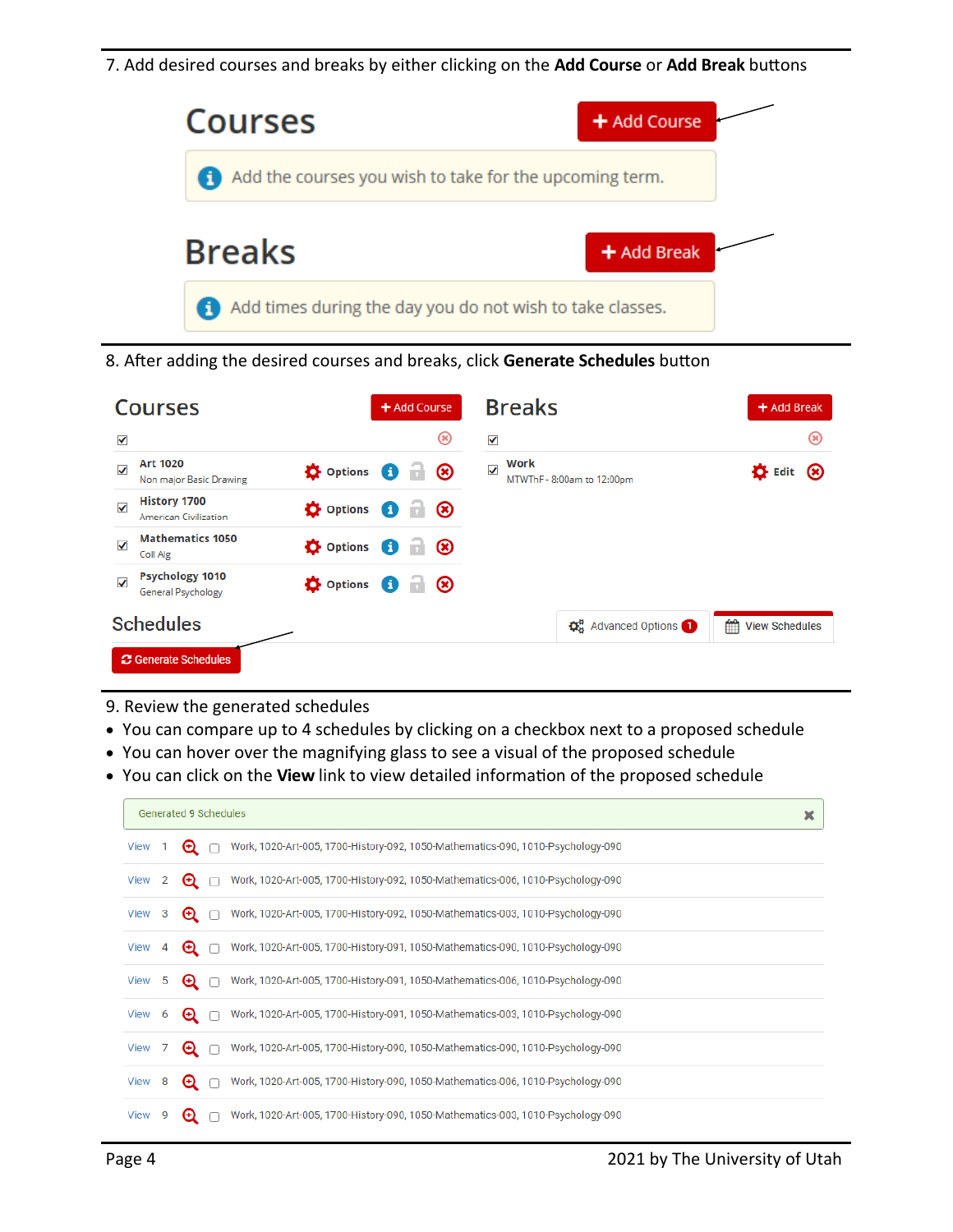10. After reviewing the proposed generated schedules, click View next to the proposed schedule you wish to choose. You will be directed to the below page

- You can click on the **i** icon to see detailed information about a course
- By clicking on the **i** icon, it would retain the specified course if you re-generated the schedule options to further reduce the generated schedules.
- You can also email the potential schedule by clicking on the **Email** button
- You can also validate the potential schedule by clicking on the **Validate** button

# 11. To move the potential schedule to your shopping cart to register, click on the Send to **Shopping Cart** button

| <b>Back</b>      | $\boxdot$ Email | ✔ Validate                                                             | Send to Shopping Cart |                |                   | <b>DC</b> Shuffle<br>$\bullet$ | $\bigodot$<br>Schedule 1 of 9 | Θ              |
|------------------|-----------------|------------------------------------------------------------------------|-----------------------|----------------|-------------------|--------------------------------|-------------------------------|----------------|
|                  |                 | You are viewing a potential schedule only and you must still register. |                       |                |                   |                                |                               | ×              |
|                  | Class $#$       | <b>Subject</b>                                                         | Catalog #             | <b>Section</b> | <b>Seats Open</b> | Day(s) & Location(s)           | <b>Campus</b>                 | <b>Credits</b> |
| 0                | 2629            | Art                                                                    | 1020                  | 005            | 17                | MW 3:05pm - 5:00pm - ART 361   | <b>Main Campus</b>            | 3              |
| $\mathbf \Theta$ | 6479            | History                                                                | 1700                  | 092            | 25                | TBA - Online                   | <b>Main Campus</b>            | 3              |
| 0 E              | 7002            | Mathematics                                                            | 1050                  | 090            | 130               | TBA - Online                   | <b>Main Campus</b>            | 4              |
|                  | 3777            | Psychology                                                             | 1010                  | 090            | 220               | TBA - Online                   | <b>Main Campus</b>            | $\overline{4}$ |
|                  |                 |                                                                        |                       |                |                   |                                |                               | 14             |

|                | <b>Monday</b>              | <b>Tuesday</b> | <b>Wednesday</b>           | <b>Thursday</b> | Friday      |
|----------------|----------------------------|----------------|----------------------------|-----------------|-------------|
| 8am            | <b>Work</b>                | <b>Work</b>    | <b>Work</b>                | <b>Work</b>     | <b>Work</b> |
| 8:15           |                            |                |                            |                 |             |
| 8:30           |                            |                |                            |                 |             |
| 8:45           |                            |                |                            |                 |             |
| 9am            |                            |                |                            |                 |             |
| 9:15           |                            |                |                            |                 |             |
| 9:30           |                            |                |                            |                 |             |
| 9:45           |                            |                |                            |                 |             |
| 10am           |                            |                |                            |                 |             |
| 10:15<br>10:30 |                            |                |                            |                 |             |
| 10:45          |                            |                |                            |                 |             |
| 11am           |                            |                |                            |                 |             |
| 11:15          |                            |                |                            |                 |             |
| 11:30          |                            |                |                            |                 |             |
| 11:45          |                            |                |                            |                 |             |
| 12pm           |                            |                |                            |                 |             |
| 12:15          |                            |                |                            |                 |             |
| 12:30          |                            |                |                            |                 |             |
| 12:45          |                            |                |                            |                 |             |
| 1pm            |                            |                |                            |                 |             |
| 1:15           |                            |                |                            |                 |             |
| 1:30           |                            |                |                            |                 |             |
| 1:45           |                            |                |                            |                 |             |
| 2pm            |                            |                |                            |                 |             |
| 2:15           |                            |                |                            |                 |             |
| 2:30           |                            |                |                            |                 |             |
| 2:45           |                            |                |                            |                 |             |
| 3pm<br>3:15    | Art-1020<br>A<br>$\bullet$ |                | Art-1020<br>€<br>$\bullet$ |                 |             |
| 3:30           | <b>ART 361</b>             |                | <b>ART 361</b>             |                 |             |
| 3:45           | <b>ANNETTE MEHR</b>        |                | <b>ANNETTE MEHR</b>        |                 |             |
| 4pm            |                            |                |                            |                 |             |
| 4:15           |                            |                |                            |                 |             |
| 4:30           |                            |                |                            |                 |             |
| 4:45           |                            |                |                            |                 |             |
| ÷,             |                            |                |                            |                 |             |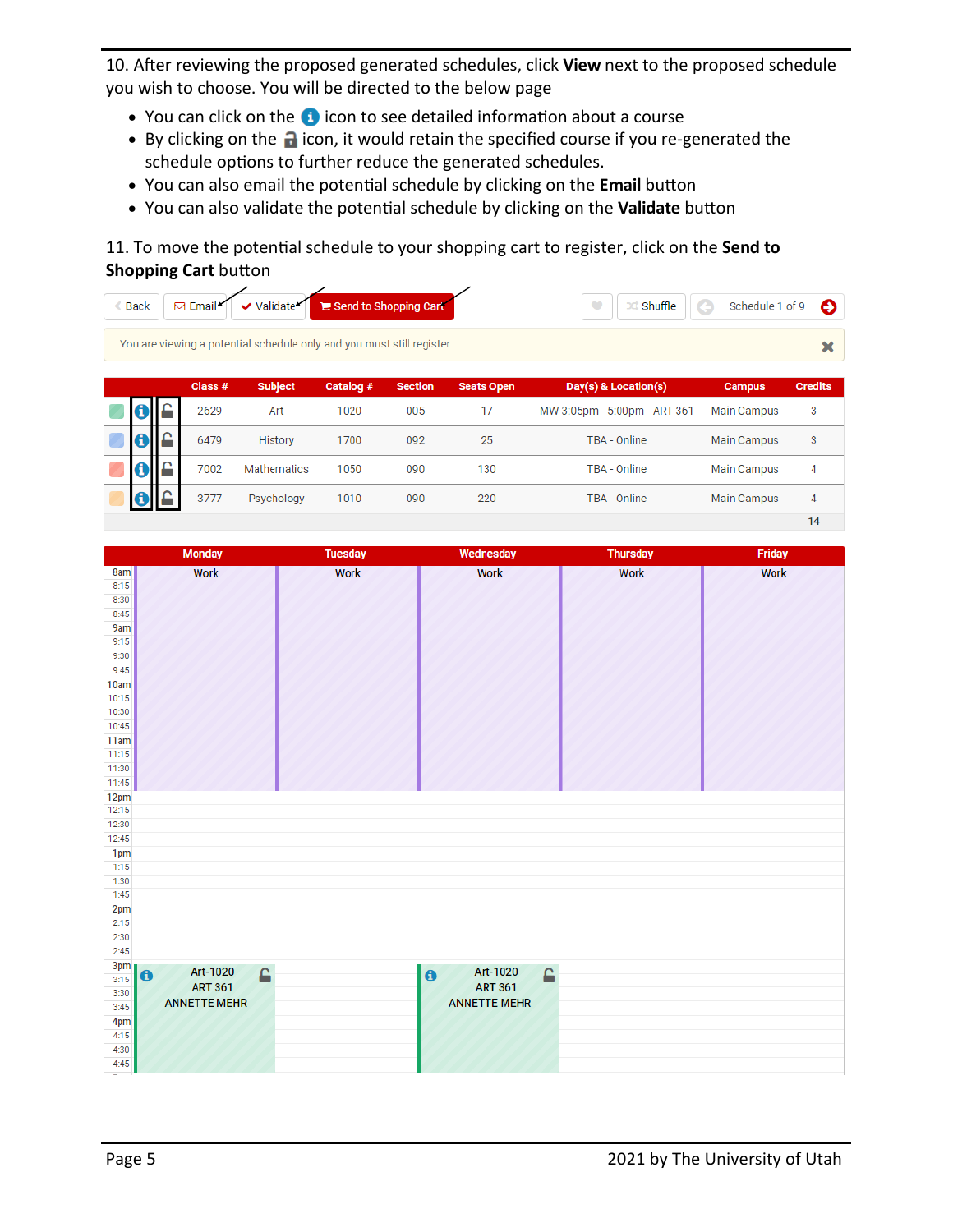## 12. The Add Class page is returned. Click the Import Cart button to import the schedule from Schedule Builder

| Add Classes                                               |                                                                                                                                        |       | Е                                       |             |
|-----------------------------------------------------------|----------------------------------------------------------------------------------------------------------------------------------------|-------|-----------------------------------------|-------------|
| 1. Select classes to add                                  |                                                                                                                                        |       |                                         |             |
| with your class selections, proceed to step 2 of 3.       | To select classes for another term, select the term and select Change. When you are satisfied                                          |       |                                         |             |
| shopping cart.                                            | You have a schedule pending from Schedule Builder. Please press the Import Cart button below to load your schedule into the enrollment |       |                                         |             |
| <b>Click</b>                                              | to continue with registration.<br>Import Cart                                                                                          |       |                                         |             |
| Spring 2021   Undergraduate Semester   University of Utah |                                                                                                                                        |       |                                         |             |
|                                                           |                                                                                                                                        | ∩Open | $\Box$ Closed                           | ∧ Wait List |
| Add to Cart<br><b>Enter Class Nbr</b><br>Enter            | Spring 2021 Shopping Cart                                                                                                              |       | Your enrollment shopping cart is empty. |             |

13. For every course imported you will need to click the Next button to put the courses into your shopping cart

| <b>Add Classes</b> | 1. Select classes to add - Enrollment Preferences<br>Spring 2021   Undergraduate Semester   University of Utah<br>ART 1020 - Non major Basic Drawing<br><b>Class Preferences</b><br><b>D</b> Open<br>Studio<br><b>Session</b> Regular Academic Session<br>Undergraduate Semester<br>Career<br><b>Enrollment Information</b><br>• Fine Arts Exploration<br>"Enrollment Information" will list the prerequisite<br>information, Gen Ed/Bachelor Codes, or if the course<br>requires instructor/department consent.<br><b>Section</b><br>Days & Times<br>Room<br>Component<br>005 Studio<br><b>ART 361</b> |                      |  | If a "Permission Nbr" is required to<br>register for the course, you have the<br>ability to type in the number here<br>prior to clicking the "Next" button. If<br>the class is full and has a wait list<br>option, you can add yourself to the<br>wait list by checking the box. |                                              |                                            |
|--------------------|---------------------------------------------------------------------------------------------------------------------------------------------------------------------------------------------------------------------------------------------------------------------------------------------------------------------------------------------------------------------------------------------------------------------------------------------------------------------------------------------------------------------------------------------------------------------------------------------------------|----------------------|--|----------------------------------------------------------------------------------------------------------------------------------------------------------------------------------------------------------------------------------------------------------------------------------|----------------------------------------------|--------------------------------------------|
|                    |                                                                                                                                                                                                                                                                                                                                                                                                                                                                                                                                                                                                         |                      |  |                                                                                                                                                                                                                                                                                  |                                              |                                            |
| ART 1020-005       |                                                                                                                                                                                                                                                                                                                                                                                                                                                                                                                                                                                                         |                      |  | Wait List<br><b>Permission Nbr</b><br>Requirement Designation Fine Arts Exploration                                                                                                                                                                                              | Grading Graded (A-E, I)<br><b>Units 3.00</b> | Wait list if class is full<br>$\checkmark$ |
|                    |                                                                                                                                                                                                                                                                                                                                                                                                                                                                                                                                                                                                         |                      |  | Cancel<br>Instructor                                                                                                                                                                                                                                                             |                                              | Next<br><b>Start/End Date</b>              |
|                    |                                                                                                                                                                                                                                                                                                                                                                                                                                                                                                                                                                                                         | MoWe 3:05PM - 5:00PM |  |                                                                                                                                                                                                                                                                                  |                                              | 01/19/2021 - 04/27/2021                    |

**Find Classes** Class Search

Search

Schedule Builder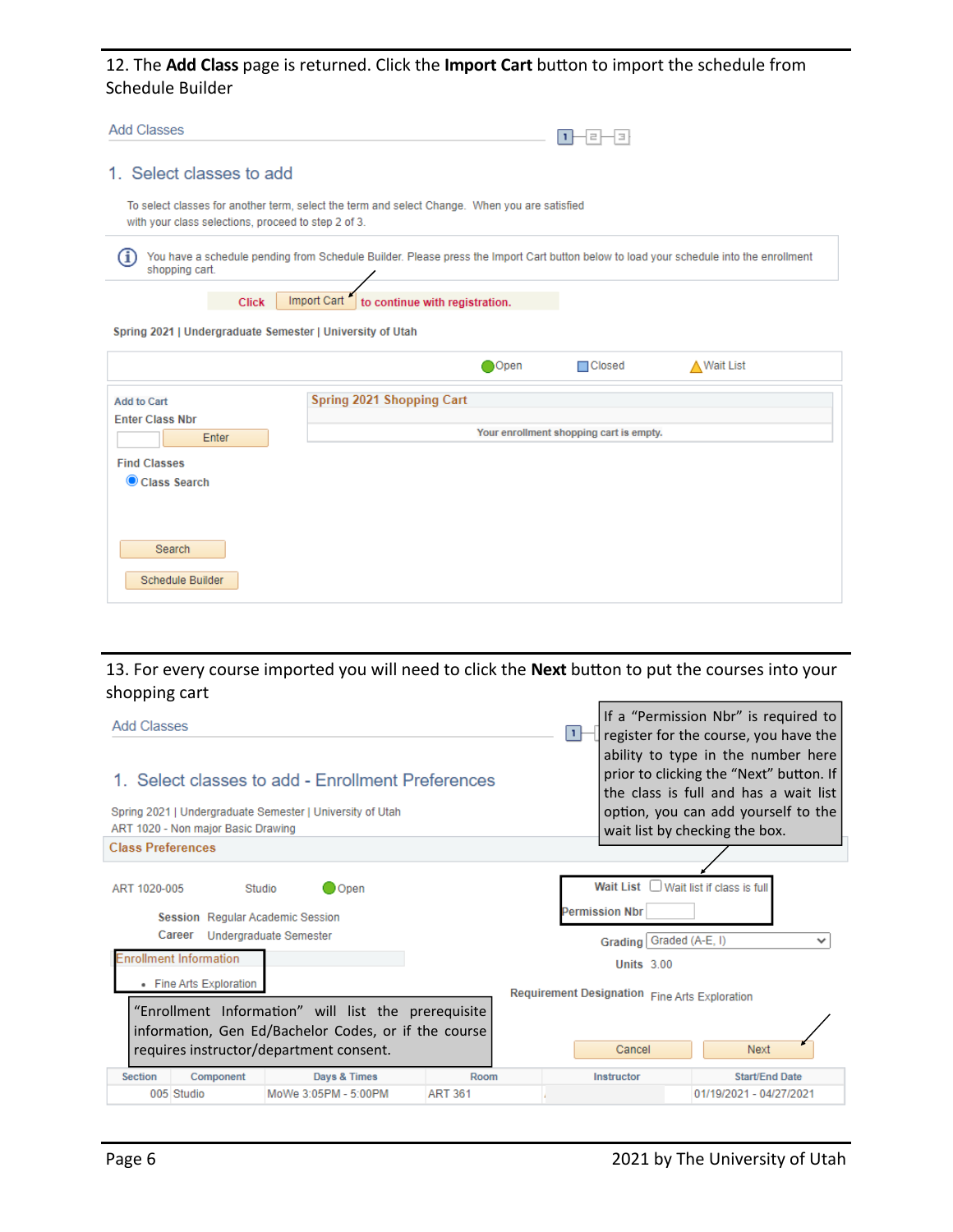## 14. Once the classes have been fully imported into the shopping cart, click **Proceed to Step 2 of 3** button

**Add Classes** 

|  | ______ | and the state of the state of |  |
|--|--------|-------------------------------|--|

### 1. Select classes to add

To select classes for another term, select the term and select Change. When you are satisfied with your class selections, proceed to step 2 of 3.

Cart Import from Schedule Builder complete. Add more classes or click Proceed to Step 2 to continue processing your enrollment.

#### Spring 2021 | Undergraduate Semester | University of Utah

|                                     |               |                           | Open                    | $\Box$ Closed  | <b>△ Wait List</b> |                     |  |  |  |
|-------------------------------------|---------------|---------------------------|-------------------------|----------------|--------------------|---------------------|--|--|--|
| <b>Add to Cart</b>                  |               | Spring 2021 Shopping Cart |                         |                |                    |                     |  |  |  |
| <b>Enter Class Nbr</b><br>Enter     | <b>Delete</b> | <b>Class</b>              | Days/Times              | Room           | Instructor         | <b>Units Status</b> |  |  |  |
|                                     | Î             | ART 1020-005<br>(2629)    | MoWe 3:05PM -<br>5:00PM | <b>ART 361</b> |                    | 3.00                |  |  |  |
| <b>Find Classes</b><br>Class Search | fi            | HIST 1700-092<br>(6479)   |                         | Online         |                    | 3.00                |  |  |  |
|                                     | fi            | MATH 1050-090<br>(7002)   |                         | Online         |                    | 4.00                |  |  |  |
|                                     | fi            | PSY 1010-090<br>(3777)    |                         | Online         |                    | 4.00                |  |  |  |
| Search<br>Schedule Builder          |               |                           |                         |                |                    |                     |  |  |  |
|                                     |               |                           |                         |                |                    |                     |  |  |  |
|                                     |               |                           | Proceed to Step 2 of 3  |                |                    |                     |  |  |  |

15. You will be prompted to verify your course selections

- If you still need to add courses click the **Previous** button and continue to add courses
- Click the Finish Enrolling button to continue

| <b>Add Classes</b> | -<br>-<br>_ |
|--------------------|-------------|
|--------------------|-------------|

### 2. Confirm classes

Select Finish Enrolling to process your request for the classes listed. To exit without adding these classes, select Cancel.

Spring 2021 | Undergraduate Semester | University of Utah

|                         |                                       | Open                 | $\Box$ Closed      | ∧ Wait List |              |                         |  |  |
|-------------------------|---------------------------------------|----------------------|--------------------|-------------|--------------|-------------------------|--|--|
| <b>Class</b>            | <b>Description</b>                    | Days/Times           | Room               | Instructor  | <b>Units</b> | <b>Status</b>           |  |  |
| ART 1020-005<br>(2629)  | Non major Basic<br>Drawing (Studio)   | MoWe 3:05PM - 5:00PM | <b>ART 361</b>     |             | 3.00         |                         |  |  |
| HIST 1700-092<br>(6479) | American<br>Civilization<br>(Lecture) |                      | Online             |             | 3.00         |                         |  |  |
| MATH 1050-090<br>(7002) | Coll Alg (Lecture)                    |                      | Online             |             | 4.00         |                         |  |  |
| PSY 1010-090<br>(3777)  | General<br>Psychology<br>(Lecture)    |                      | Online             |             | 4.00         |                         |  |  |
|                         |                                       |                      | Cancel<br>Previous |             |              | <b>Finish Enrolling</b> |  |  |